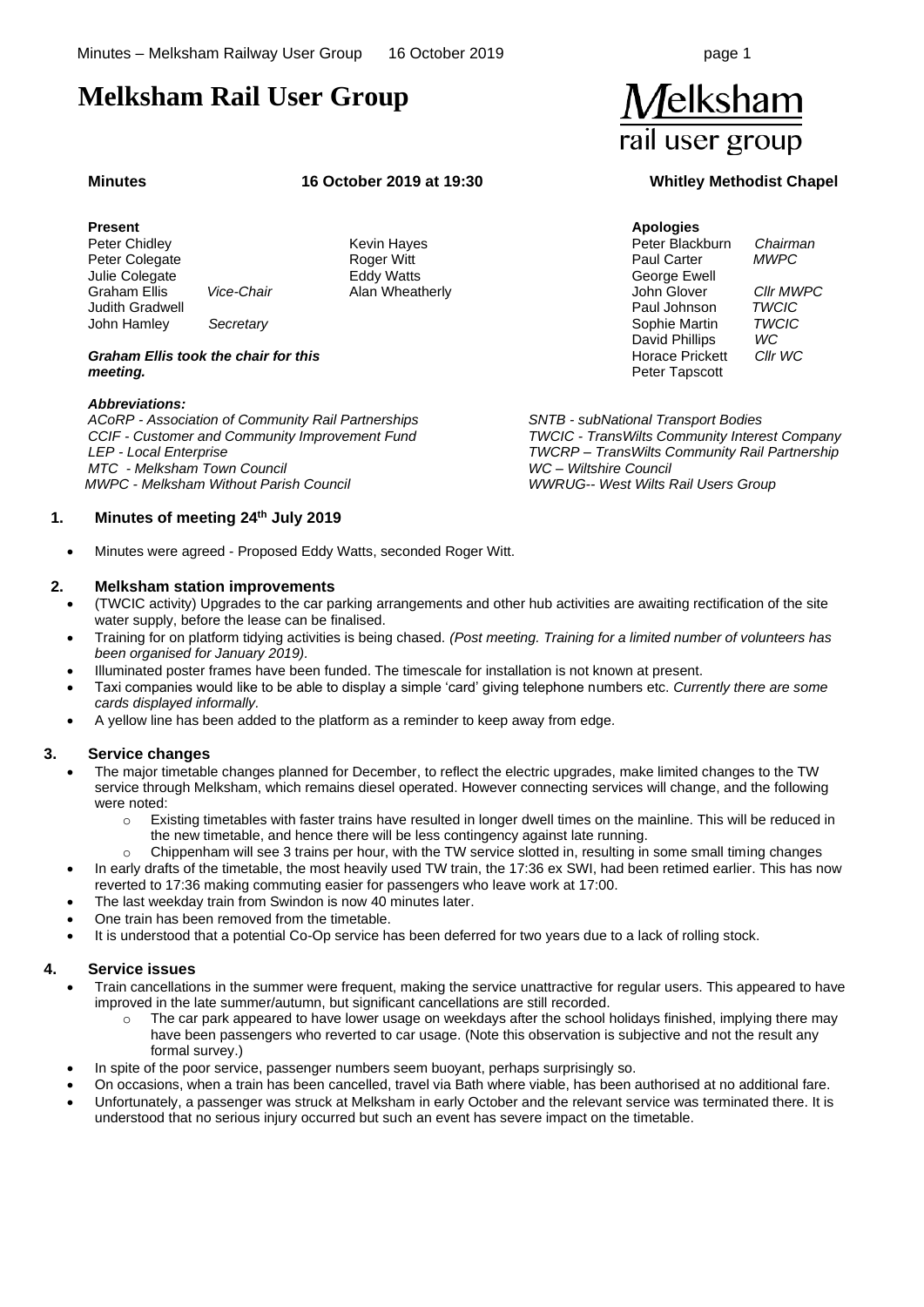# **5. Promotion**

- MRUG supported several local fetes in the summer including Shaw and Semington.
	- o The Carnival, Food and River Festival and 'Over 55s' event were also attended.
- The 2019 Santa trip will be held on  $15<sup>th</sup>$  December (running from Melksham (15:05) to Swindon and back), supported by GWR.
	- o Details will be finalised at the next meeting (27/11/2019)
	- $\circ$  80 tickets will be available from the TIC from 28<sup>th</sup> October. Tickets will be £10 adults, and £5 children.
	- $\circ$  Present wrapping will take place at 48a Spa Road on 12<sup>th</sup> December. Thanks to Graham for use of his room there.
	- o Help from members to hand out presents etc would be appreciated.
- A separate trip, organised by TW will be held on 8<sup>th</sup> December, picking up at Westbury and Trowbridge. Contact Sophie Marti[n sophie@transwilts.org](mailto:sophie@transwilts.org) for more details.
- A Melksham orientated timetable leaflet is being finalised, and will be distributed at the station to coincide with the new timetable in December (distribution from 29<sup>th</sup> November through 1<sup>st</sup> December).
- The December revised timetable may be circulated through the local newspaper and possibly be included in a display advert.
- A new timetable poster for use with the presentation 'ladder' will be purchased for use in the New Year promotional activities.
- The MRUG website has been favourably received, but more active work is needed on Facebook and Twitter.

# **6. Buses**

- Changes to the D3 service to/from Bath during the day are likely, with the half hourly service reverting to hourly.
- There is still a possibility of the Community Bus providing a commuter facility to the station, perhaps driven by volunteers.

# **7. Finance**

- A grant (£350) has been received from or from Melksham Town Council, which is much appreciated.
- Application for a grant from MWPC will be made prior to the January 2020 closing date.

# **8. Other Organisations**

- **TransWilts** <https://transwilts.org/> activities have been covered elsewhere in these minutes.
	- MRUG had two representatives at **the ACoRP** awards in Telford
		- o Our vice-chair Graham is to be congratulated on being awarded second on a personal basis (for many railway activities including MRUG)
- When platform training (see [2](#page-0-0) above) is complete, MRUG may apply for membership of **ACoRP** as a station 'friend'. This could open new avenues of funding to MRUG.
- The **Coffee Shop** forum covers many issues of interest to Melksham rail users, and may be accessed at [http://www.firstgreatwestern.info/coffeeshop/index.php.](http://www.firstgreatwestern.info/coffeeshop/index.php) The 'meet the manager' session with Mark Hopwood (GM GWR) on 5<sup>th</sup> November 2019 may be of particular interest.
- Several MRUG members will attend the next **Travelwatch SW** open meeting on 18th October 2019 [http://travelwatchsouthwest.org/.](http://travelwatchsouthwest.org/)
	- The Railfuture conference on Accessibility issues was attended by MRUG members. Details of main presentations:
		- o Matt Barnes Great Western Railway [www.railfuture.org.uk/display2168](https://www.railfuture.org.uk/display2168)
		- o Lorna Brown-Owens Network Rail [www.railfuture.org.uk/display2169](https://www.railfuture.org.uk/display2169)
		- Jon Harris West Midlands Trains [www.railfuture.org.uk/display2171](https://www.railfuture.org.uk/display2171)
- Similarly West Wilts Rail Users Group (WWRUG) <http://www.wwrug.org.uk/> meetings will be of interest.

# **9. AOB**

- - Disruption in the Bristol Parkway/ Filton area is expected at weekend in late October, early November.
	- Bristol to Portsmouth trains are expected to get more 5 car sets to improve capacity.
- Details of the new timetable (and the leaflet and any other significant promotions) should be circulated through the local Talking Paper service.
	- o Material should be sent to Alan Whetherley who can pass to the service.

# **10. Next meeting and diary**

- Wednesday 27 November 2019 at 19:35 to be held at a meeting room in the Melksham United Church.
	- $\circ$  The church is located opposite the town hall. There is limited parking at the church. The King St / Church St car parks are close.
	- o Access for vehicles or pedestrians is through the archway between the bridal shop and opticians to the left of the church frontage
- For advance notice, the provisional schedule for meetings in 2020 is
	- o 22 January 2020, *where we plan to concentrate of fares with an expert speaker*
	- o 18 March 2020
	- o 20 May 2020
	- o 22July 2020
	- o 16 September 2020
	- o 18 November 2020